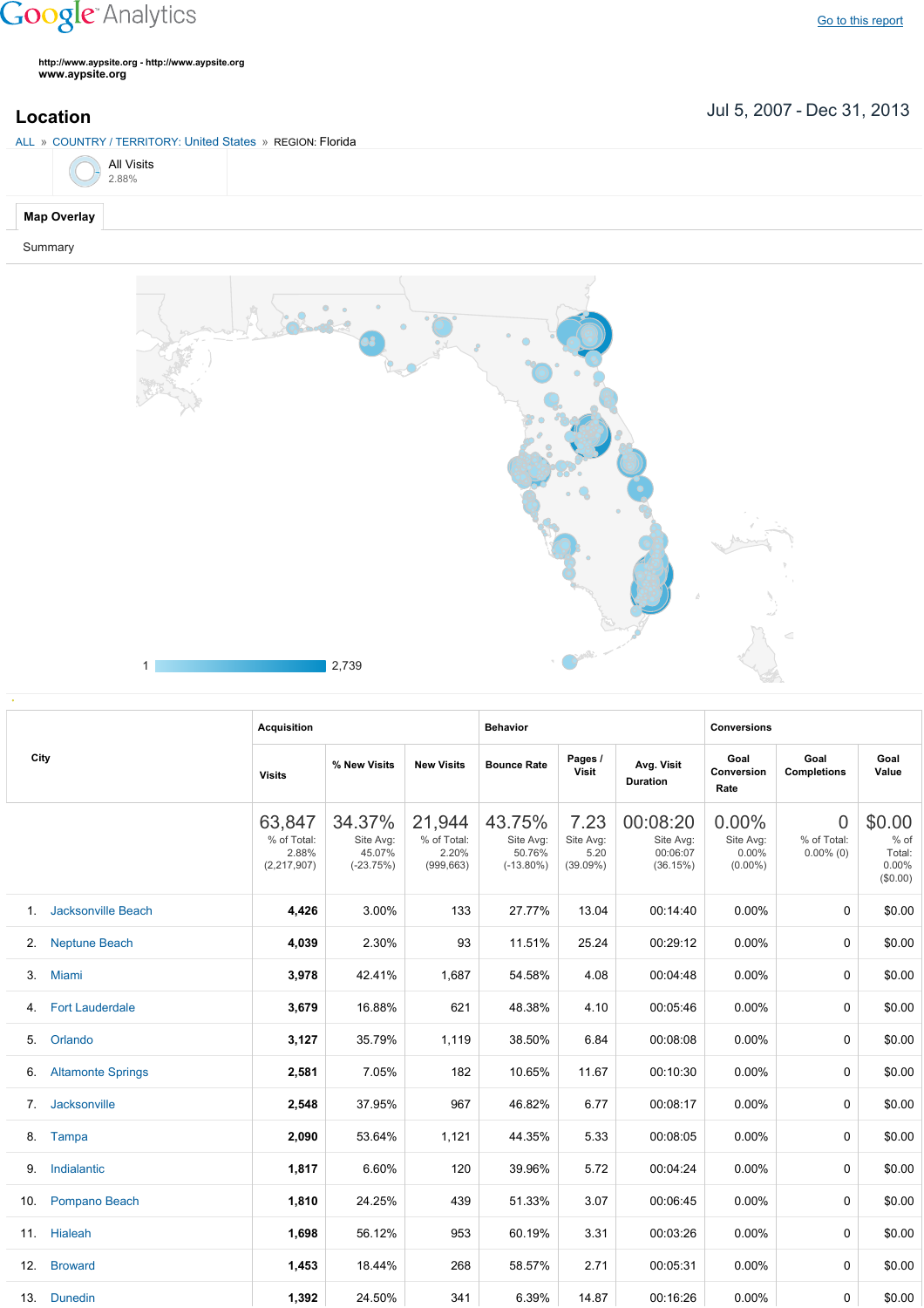|     | 14. Pembroke Pines     | 1,228 | 38.68% | 475 | 71.74% | 2.65  | 00:02:22 | 0.00%    | 0           | \$0.00 |
|-----|------------------------|-------|--------|-----|--------|-------|----------|----------|-------------|--------|
|     | 15. Tallahassee        | 1,168 | 41.52% | 485 | 43.49% | 6.53  | 00:08:25 | $0.00\%$ | 0           | \$0.00 |
|     | 16. Vero Beach         | 931   | 46.72% | 435 | 28.36% | 4.84  | 00:07:20 | $0.00\%$ | $\mathbf 0$ | \$0.00 |
|     | 17. Panama City        | 924   | 9.52%  | 88  | 23.70% | 10.61 | 00:13:35 | 0.00%    | 0           | \$0.00 |
|     | 18. Fort Myers         | 884   | 28.05% | 248 | 31.22% | 6.85  | 00:07:17 | 0.00%    | 0           | \$0.00 |
| 19. | <b>Boca Raton</b>      | 867   | 65.63% | 569 | 57.55% | 3.56  | 00:03:12 | $0.00\%$ | 0           | \$0.00 |
| 20. | Goldenrod              | 811   | 22.56% | 183 | 31.44% | 11.47 | 00:10:07 | $0.00\%$ | 0           | \$0.00 |
| 21. | Gainesville            | 743   | 70.52% | 524 | 57.20% | 3.78  | 00:04:29 | 0.00%    | 0           | \$0.00 |
|     | 22. Sarasota           | 714   | 49.44% | 353 | 50.28% | 4.21  | 00:04:36 | $0.00\%$ | 0           | \$0.00 |
|     | 23. West Palm Beach    | 661   | 47.35% | 313 | 68.38% | 3.24  | 00:04:41 | $0.00\%$ | 0           | \$0.00 |
|     | 24. Melbourne          | 659   | 16.84% | 111 | 21.24% | 5.55  | 00:03:29 | $0.00\%$ | 0           | \$0.00 |
| 25. | <b>Cape Coral</b>      | 637   | 24.65% | 157 | 26.84% | 7.67  | 00:07:49 | 0.00%    | 0           | \$0.00 |
|     | 26. Atlantic Beach     | 536   | 7.84%  | 42  | 27.99% | 12.92 | 00:13:50 | 0.00%    | 0           | \$0.00 |
| 27. | Daytona Beach          | 509   | 54.62% | 278 | 28.29% | 7.59  | 00:09:00 | 0.00%    | $\mathbf 0$ | \$0.00 |
| 28. | Opa-locka              | 503   | 37.57% | 189 | 37.18% | 4.25  | 00:04:35 | 0.00%    | 0           | \$0.00 |
|     | 29. St. Augustine      | 420   | 20.48% | 86  | 87.14% | 1.79  | 00:01:31 | 0.00%    | 0           | \$0.00 |
|     | 30. Miami Beach        | 405   | 63.70% | 258 | 65.19% | 2.33  | 00:02:35 | 0.00%    | 0           | \$0.00 |
|     | 31. Deerfield Beach    | 396   | 46.46% | 184 | 75.51% | 2.71  | 00:02:58 | 0.00%    | 0           | \$0.00 |
| 32. | St. Petersburg         | 390   | 70.00% | 273 | 68.46% | 2.48  | 00:03:08 | 0.00%    | 0           | \$0.00 |
|     | 33. Orange Park        | 374   | 35.56% | 133 | 55.61% | 6.28  | 00:05:53 | $0.00\%$ | 0           | \$0.00 |
|     | 34. Winter Park        | 371   | 73.58% | 273 | 64.15% | 3.10  | 00:03:15 | $0.00\%$ | 0           | \$0.00 |
| 35. | Windermere             | 358   | 29.05% | 104 | 48.32% | 3.44  | 00:04:36 | $0.00\%$ | 0           | \$0.00 |
|     | 36. Palm Harbor        | 324   | 32.72% | 106 | 71.91% | 2.23  | 00:01:55 | $0.00\%$ | 0           | \$0.00 |
|     | 37. Loxahatchee Groves | 317   | 30.60% | 97  | 59.94% | 5.36  | 00:05:40 | $0.00\%$ | 0           | \$0.00 |
|     | 38. Pensacola          | 315   | 68.89% | 217 | 69.52% | 2.58  | 00:03:49 | $0.00\%$ | 0           | \$0.00 |
|     | 39. Boynton Beach      | 310   | 42.90% | 133 | 62.90% | 4.32  | 00:04:23 | $0.00\%$ | 0           | \$0.00 |
|     | 40. Ocala              | 309   | 46.60% | 144 | 35.28% | 9.28  | 00:10:29 | $0.00\%$ | 0           | \$0.00 |
|     | 41. Key Biscayne       | 302   | 30.13% | 91  | 48.68% | 4.57  | 00:03:34 | $0.00\%$ | 0           | \$0.00 |
|     | 42. Pinellas Park      | 296   | 59.46% | 176 | 73.31% | 2.35  | 00:02:30 | $0.00\%$ | $\mathbf 0$ | \$0.00 |
|     | 43. Lutz               | 294   | 70.07% | 206 | 67.69% | 2.48  | 00:01:55 | $0.00\%$ | 0           | \$0.00 |
|     | 44. Naples             | 293   | 54.27% | 159 | 50.85% | 5.05  | 00:04:49 | 0.00%    | 0           | \$0.00 |
|     | 45. Ponte Vedra Beach  | 293   | 31.06% | 91  | 54.95% | 3.64  | 00:04:13 | 0.00%    | 0           | \$0.00 |
|     | 46. Kissimmee          | 291   | 63.57% | 185 | 60.14% | 3.80  | 00:04:22 | 0.00%    | 0           | \$0.00 |
|     | 47. Bradenton          | 283   | 55.12% | 156 | 56.18% | 4.22  | 00:04:36 | $0.00\%$ | 0           | \$0.00 |
|     | 48. Largo              | 278   | 44.24% | 123 | 39.21% | 6.29  | 00:07:28 | $0.00\%$ | 0           | \$0.00 |
|     | 49. Key West           | 275   | 17.45% | 48  | 84.36% | 1.89  | 00:01:54 | $0.00\%$ | 0           | \$0.00 |
|     | 50. North Miami Beach  | 272   | 72.43% | 197 | 72.79% | 2.80  | 00:02:29 | $0.00\%$ | 0           | \$0.00 |
|     | 51. Clearwater         | 259   | 49.42% | 128 | 40.93% | 6.72  | 00:10:47 | $0.00\%$ | 0           | \$0.00 |
|     | 52. Lake Worth         | 247   | 76.52% | 189 | 69.23% | 2.36  | 00:02:55 | $0.00\%$ | 0           | \$0.00 |
|     | 53. Hallandale Beach   | 243   | 49.79% | 121 | 42.80% | 8.35  | 00:08:42 | $0.00\%$ | 0           | \$0.00 |

⊥

Ц.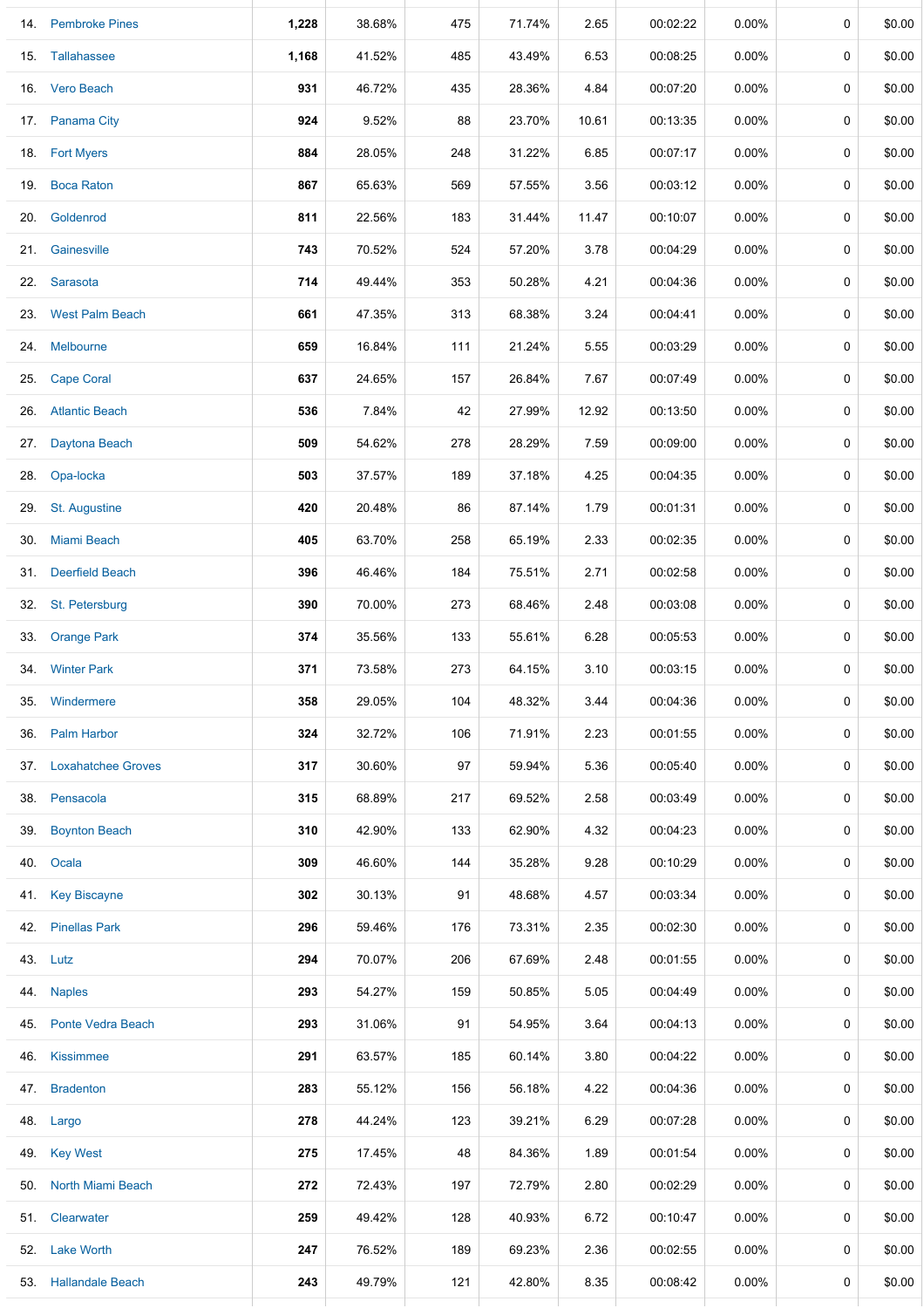| 54. | <b>Satellite Beach</b> | 232 | 24.14% | 56  | 25.86% | 6.02  | 00:05:17 | 0.00%    | 0 | \$0.00 |
|-----|------------------------|-----|--------|-----|--------|-------|----------|----------|---|--------|
| 55. | <b>Ormond Beach</b>    | 222 | 36.94% | 82  | 31.53% | 6.60  | 00:07:33 | $0.00\%$ | 0 | \$0.00 |
|     | 56. Hollywood          | 221 | 76.47% | 169 | 64.71% | 3.84  | 00:07:26 | 0.00%    | 0 | \$0.00 |
|     | 57. Seminole           | 218 | 44.95% | 98  | 30.73% | 6.88  | 00:12:54 | $0.00\%$ | 0 | \$0.00 |
|     | 58. Longwood           | 195 | 12.31% | 24  | 14.36% | 9.93  | 00:09:23 | 0.00%    | 0 | \$0.00 |
|     | 59. Seffner            | 192 | 17.19% | 33  | 21.88% | 12.65 | 00:17:08 | $0.00\%$ | 0 | \$0.00 |
|     | 60. (not set)          | 187 | 68.98% | 129 | 80.75% | 2.04  | 00:02:11 | $0.00\%$ | 0 | \$0.00 |
|     | 61. North Palm Beach   | 180 | 55.56% | 100 | 70.00% | 2.66  | 00:01:55 | $0.00\%$ | 0 | \$0.00 |
|     | 62. Lakeland           | 179 | 81.01% | 145 | 70.39% | 2.66  | 00:03:01 | $0.00\%$ | 0 | \$0.00 |
|     | 63. Winter Springs     | 179 | 18.44% | 33  | 28.49% | 12.25 | 00:11:43 | 0.00%    | 0 | \$0.00 |
|     | 64. Casselberry        | 175 | 29.14% | 51  | 32.00% | 7.15  | 00:06:44 | $0.00\%$ | 0 | \$0.00 |
|     | 65. Brandon            | 162 | 77.16% | 125 | 72.22% | 2.02  | 00:02:23 | $0.00\%$ | 0 | \$0.00 |
|     | 66. Bonita Springs     | 154 | 41.56% | 64  | 27.27% | 4.34  | 00:05:49 | $0.00\%$ | 0 | \$0.00 |
|     | 67. Homestead          | 152 | 70.39% | 107 | 68.42% | 3.12  | 00:02:38 | $0.00\%$ | 0 | \$0.00 |
|     | 68. Delray Beach       | 146 | 78.77% | 115 | 70.55% | 2.38  | 00:02:33 | $0.00\%$ | 0 | \$0.00 |
|     | 69. Port Orange        | 146 | 45.89% | 67  | 37.67% | 4.49  | 00:03:56 | 0.00%    | 0 | \$0.00 |
|     | 70. Jupiter            | 145 | 71.72% | 104 | 60.00% | 2.50  | 00:02:37 | $0.00\%$ | 0 | \$0.00 |
|     | 71. North Fort Myers   | 145 | 7.59%  | 11  | 35.17% | 4.38  | 00:13:39 | 0.00%    | 0 | \$0.00 |
|     | 72. Palm Coast         | 144 | 32.64% | 47  | 52.08% | 3.06  | 00:07:49 | $0.00\%$ | 0 | \$0.00 |
|     | 73. Clermont           | 143 | 44.06% | 63  | 48.25% | 4.93  | 00:05:55 | $0.00\%$ | 0 | \$0.00 |
|     | 74. Oviedo             | 124 | 87.10% | 108 | 78.23% | 1.66  | 00:01:27 | $0.00\%$ | 0 | \$0.00 |
|     | 75. Oldsmar            | 121 | 78.51% | 95  | 71.90% | 2.49  | 00:02:14 | $0.00\%$ | 0 | \$0.00 |
|     | 76. Safety Harbor      | 119 | 65.55% | 78  | 40.34% | 5.21  | 00:07:50 | $0.00\%$ | 0 | \$0.00 |
|     | 77. Weston             | 118 | 77.12% | 91  | 72.03% | 1.84  | 00:01:28 | $0.00\%$ | 0 | \$0.00 |
|     | 78. Leon               | 114 | 7.89%  | 9   | 23.68% | 5.63  | 00:08:31 | $0.00\%$ | 0 | \$0.00 |
|     | 79. Eastpoint          | 112 | 5.36%  | 6   | 19.64% | 5.21  | 00:07:14 | $0.00\%$ | 0 | \$0.00 |
|     | 80. Riverview          | 112 | 60.71% | 68  | 54.46% | 4.52  | 00:05:14 | $0.00\%$ | 0 | \$0.00 |
|     | 81. Fort Walton Beach  | 111 | 72.97% | 81  | 58.56% | 3.90  | 00:03:01 | $0.00\%$ | 0 | \$0.00 |
|     | 82. Spring Hill        | 110 | 81.82% | 90  | 68.18% | 2.39  | 00:02:10 | 0.00%    | 0 | \$0.00 |
|     | 83. Deltona            | 104 | 47.12% | 49  | 70.19% | 3.87  | 00:06:18 | $0.00\%$ | 0 | \$0.00 |
|     | 84. Lake Mary          | 101 | 71.29% | 72  | 61.39% | 7.70  | 00:04:43 | $0.00\%$ | 0 | \$0.00 |
|     | 85. Port St. Lucie     | 101 | 86.14% | 87  | 77.23% | 1.57  | 00:01:12 | $0.00\%$ | 0 | \$0.00 |
|     | 86. Maitland           | 99  | 65.66% | 65  | 43.43% | 8.11  | 00:09:40 | $0.00\%$ | 0 | \$0.00 |
|     | 87. Palm Bay           | 96  | 68.75% | 66  | 63.54% | 3.51  | 00:03:43 | $0.00\%$ | 0 | \$0.00 |
|     | 88. Apopka             | 95  | 62.11% | 59  | 62.11% | 4.02  | 00:03:40 | $0.00\%$ | 0 | \$0.00 |
| 89. | Celebration            | 94  | 13.83% | 13  | 26.60% | 4.48  | 00:04:48 | $0.00\%$ | 0 | \$0.00 |
|     | 90. Rockledge          | 88  | 32.95% | 29  | 55.68% | 3.81  | 00:04:33 | $0.00\%$ | 0 | \$0.00 |
|     | 91. Leesburg           | 86  | 46.51% | 40  | 43.02% | 3.87  | 00:04:10 | $0.00\%$ | 0 | \$0.00 |
|     | 92. Palm Beach         | 86  | 9.30%  | 8   | 62.79% | 3.13  | 00:02:40 | $0.00\%$ | 0 | \$0.00 |
|     | 93. Stuart             | 83  | 66.27% | 55  | 50.60% | 4.24  | 00:06:42 | $0.00\%$ | 0 | \$0.00 |
|     | 94. Panama City Beach  | 81  | 65.43% | 53  | 60.49% | 5.20  | 00:03:08 | $0.00\%$ | 0 | \$0.00 |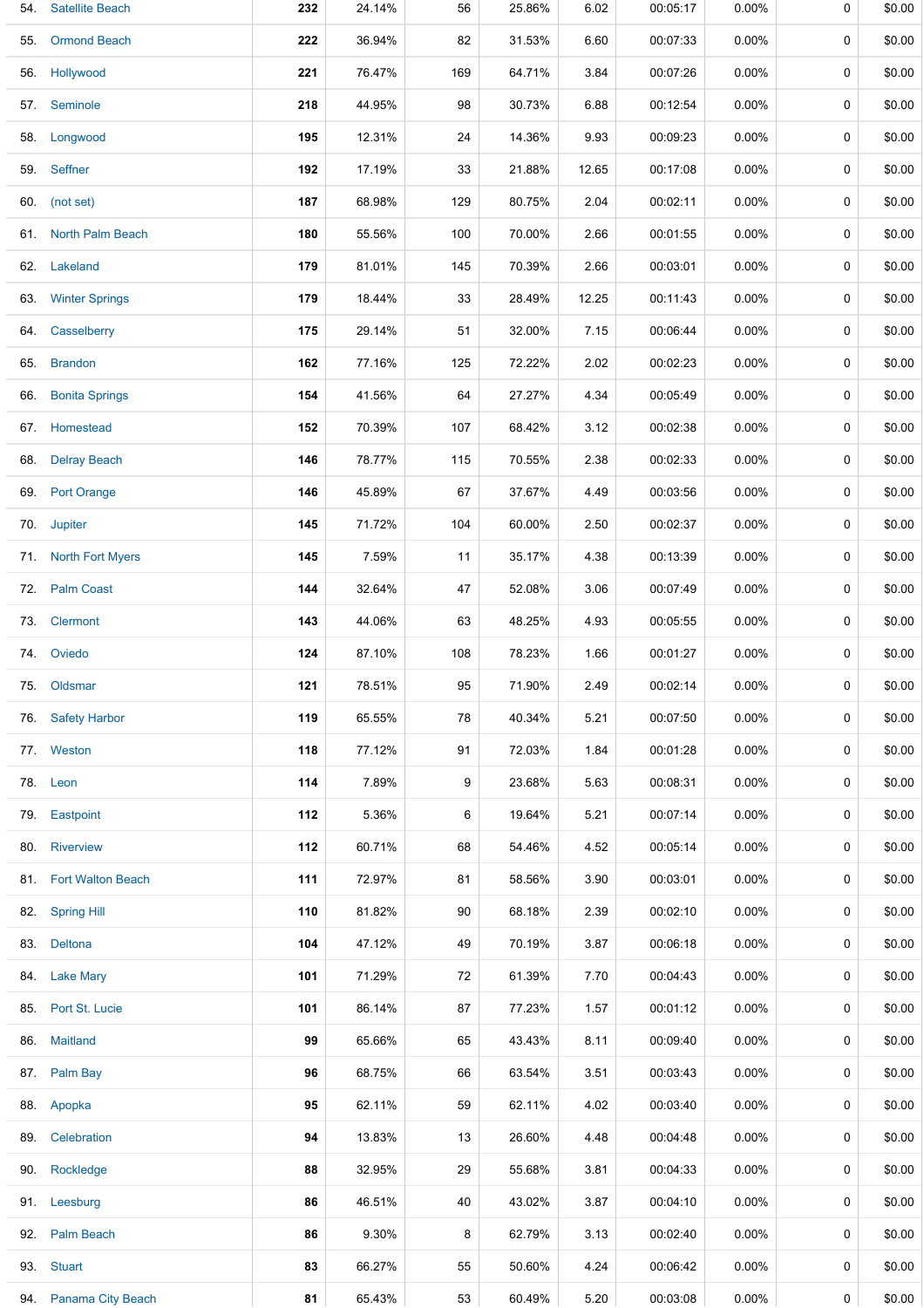| 95. Avon Park           | 80 | 52.50%  | 42 | 66.25% | 2.24  | 00:02:34 | 0.00%    | $\mathbf 0$ | \$0.00 |
|-------------------------|----|---------|----|--------|-------|----------|----------|-------------|--------|
| 96. Ocoee               | 79 | 53.16%  | 42 | 83.54% | 2.59  | 00:00:55 | $0.00\%$ | 0           | \$0.00 |
| 97. Winter Haven        | 71 | 64.79%  | 46 | 56.34% | 2.14  | 00:02:00 | $0.00\%$ | $\mathbf 0$ | \$0.00 |
| 98. Milton              | 66 | 42.42%  | 28 | 72.73% | 2.77  | 00:04:42 | $0.00\%$ | 0           | \$0.00 |
| 99. Thonotosassa        | 65 | 83.08%  | 54 | 72.31% | 2.28  | 00:01:58 | 0.00%    | 0           | \$0.00 |
| 100. New Port Richey    | 63 | 85.71%  | 54 | 68.25% | 2.83  | 00:03:05 | $0.00\%$ | 0           | \$0.00 |
| 101. Dania Beach        | 62 | 79.03%  | 49 | 61.29% | 3.92  | 00:09:06 | $0.00\%$ | 0           | \$0.00 |
| 102. Osprey             | 61 | 60.66%  | 37 | 31.15% | 7.72  | 00:10:07 | $0.00\%$ | 0           | \$0.00 |
| 103. Land O' Lakes      | 60 | 81.67%  | 49 | 70.00% | 2.78  | 00:05:12 | $0.00\%$ | 0           | \$0.00 |
| 104. New Smyrna Beach   | 60 | 40.00%  | 24 | 46.67% | 3.88  | 00:03:27 | $0.00\%$ | 0           | \$0.00 |
| 105. Estero             | 59 | 72.88%  | 43 | 69.49% | 3.71  | 00:03:41 | $0.00\%$ | 0           | \$0.00 |
| 106. Davenport          | 58 | 74.14%  | 43 | 75.86% | 1.86  | 00:00:47 | $0.00\%$ | 0           | \$0.00 |
| 107. Winter Garden      | 55 | 76.36%  | 42 | 69.09% | 7.13  | 00:08:35 | $0.00\%$ | $\mathbf 0$ | \$0.00 |
| 108. Lake City          | 54 | 98.15%  | 53 | 44.44% | 5.81  | 00:06:36 | $0.00\%$ | $\mathbf 0$ | \$0.00 |
| 109 North Miami         | 54 | 51.85%  | 28 | 51.85% | 3.98  | 00:05:09 | $0.00\%$ | 0           | \$0.00 |
| 110. Cocoa              | 51 | 80.39%  | 41 | 74.51% | 2.43  | 00:01:45 | $0.00\%$ | 0           | \$0.00 |
| 111. Destin             | 51 | 82.35%  | 42 | 66.67% | 1.69  | 00:01:45 | $0.00\%$ | 0           | \$0.00 |
| 112. Tarpon Springs     | 50 | 68.00%  | 34 | 46.00% | 2.72  | 00:01:44 | $0.00\%$ | 0           | \$0.00 |
| 113. DeLand             | 49 | 79.59%  | 39 | 67.35% | 2.12  | 00:01:34 | $0.00\%$ | 0           | \$0.00 |
| 114. Mount Dora         | 49 | 34.69%  | 17 | 24.49% | 3.53  | 00:06:40 | $0.00\%$ | 0           | \$0.00 |
| 115. Fort Pierce        | 48 | 81.25%  | 39 | 62.50% | 3.25  | 00:03:47 | $0.00\%$ | 0           | \$0.00 |
| 116. Bay Lake           | 47 | 8.51%   | 4  | 55.32% | 20.49 | 00:09:44 | $0.00\%$ | 0           | \$0.00 |
| 117. North Port         | 45 | 62.22%  | 28 | 71.11% | 1.62  | 00:02:14 | $0.00\%$ | 0           | \$0.00 |
| 118 Merritt Island      | 41 | 78.05%  | 32 | 63.41% | 3.17  | 00:02:24 | $0.00\%$ | 0           | \$0.00 |
| 119. Port Charlotte     | 41 | 90.24%  | 37 | 51.22% | 2.78  | 00:03:03 | $0.00\%$ | 0           | \$0.00 |
| 120. Clarcona           | 39 | 84.62%  | 33 | 71.79% | 2.41  | 00:03:14 | $0.00\%$ | 0           | \$0.00 |
| 121. Titusville         | 39 | 94.87%  | 37 | 61.54% | 2.72  | 00:02:17 | $0.00\%$ | 0           | \$0.00 |
| 122. Brevard            | 38 | 15.79%  | 6  | 18.42% | 6.21  | 00:04:31 | $0.00\%$ | 0           | \$0.00 |
| 123. Venice             | 38 | 100.00% | 38 | 84.21% | 1.24  | 00:00:08 | $0.00\%$ | 0           | \$0.00 |
| 124. Edgewater          | 36 | 55.56%  | 20 | 50.00% | 4.08  | 00:05:38 | $0.00\%$ | 0           | \$0.00 |
| 125. Kendall            | 36 | 25.00%  | 9  | 66.67% | 1.97  | 00:01:48 | $0.00\%$ | 0           | \$0.00 |
| 126. High Springs       | 35 | 88.57%  | 31 | 65.71% | 2.77  | 00:03:22 | $0.00\%$ | 0           | \$0.00 |
| 127. Odessa             | 35 | 94.29%  | 33 | 62.86% | 2.80  | 00:02:26 | $0.00\%$ | 0           | \$0.00 |
| 128. Gibsonton          | 34 | 47.06%  | 16 | 52.94% | 6.88  | 00:06:18 | $0.00\%$ | 0           | \$0.00 |
| 129. Green Cove Springs | 34 | 52.94%  | 18 | 41.18% | 7.15  | 00:09:50 | $0.00\%$ | 0           | \$0.00 |
| 130. Palm City          | 32 | 50.00%  | 16 | 53.12% | 3.19  | 00:05:14 | $0.00\%$ | 0           | \$0.00 |
| 131 Punta Gorda         | 30 | 43.33%  | 13 | 76.67% | 1.67  | 00:01:19 | $0.00\%$ | 0           | \$0.00 |
| 132. Zephyrhills        | 30 | 70.00%  | 21 | 66.67% | 3.07  | 00:01:33 | $0.00\%$ | 0           | \$0.00 |
| 133. Sebastian          | 29 | 68.97%  | 20 | 62.07% | 4.21  | 00:10:00 | $0.00\%$ | 0           | \$0.00 |
| 134. Holiday            | 28 | 67.86%  | 19 | 67.86% | 2.14  | 00:02:28 | $0.00\%$ | 0           | \$0.00 |
|                         |    |         |    |        |       |          |          |             |        |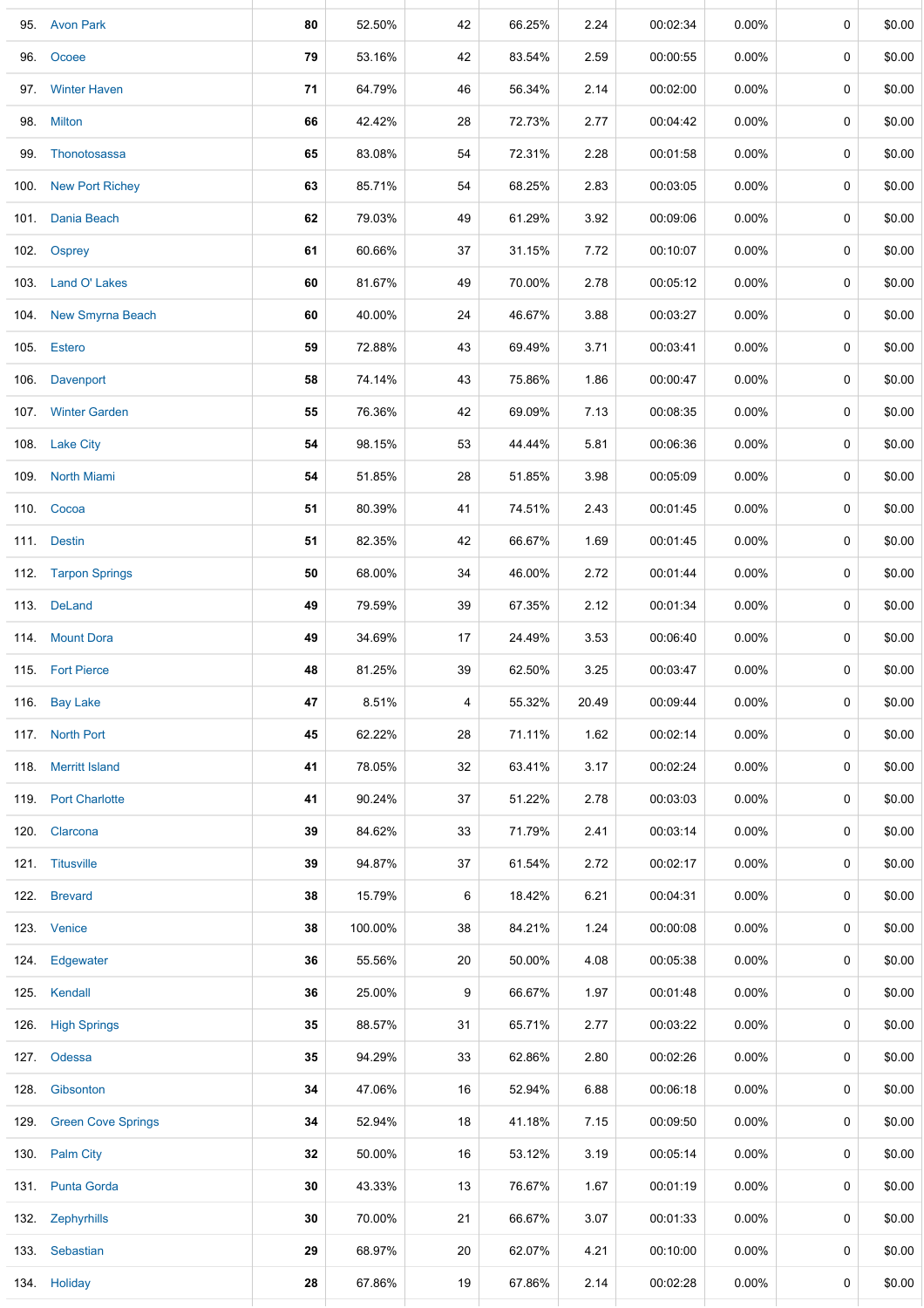| 135. Lady Lake         | 28 | 92.86%  | 26           | 64.29%  | 2.89 | 00:02:25 | 0.00%    | 0 | \$0.00 |
|------------------------|----|---------|--------------|---------|------|----------|----------|---|--------|
| 136. Sanford           | 28 | 96.43%  | 27           | 82.14%  | 1.46 | 00:00:35 | $0.00\%$ | 0 | \$0.00 |
| 137. Wimauma           | 28 | 46.43%  | 13           | 75.00%  | 1.82 | 00:01:18 | 0.00%    | 0 | \$0.00 |
| 138. Alachua           | 27 | 77.78%  | 21           | 70.37%  | 2.56 | 00:01:53 | $0.00\%$ | 0 | \$0.00 |
| 139. Palmetto          | 27 | 92.59%  | 25           | 59.26%  | 3.33 | 00:03:42 | $0.00\%$ | 0 | \$0.00 |
| 140. Plant City        | 27 | 88.89%  | 24           | 85.19%  | 1.33 | 00:00:29 | $0.00\%$ | 0 | \$0.00 |
| 141. Freeport          | 26 | 69.23%  | 18           | 61.54%  | 9.42 | 00:06:11 | $0.00\%$ | 0 | \$0.00 |
| 142. Gulf Breeze       | 26 | 76.92%  | 20           | 53.85%  | 1.77 | 00:02:10 | $0.00\%$ | 0 | \$0.00 |
| 143. Elfers            | 25 | 96.00%  | 24           | 68.00%  | 2.08 | 00:01:04 | $0.00\%$ | 0 | \$0.00 |
| 144. Port Richey       | 25 | 92.00%  | 23           | 68.00%  | 1.76 | 00:01:13 | $0.00\%$ | 0 | \$0.00 |
| 145. Dade City         | 24 | 41.67%  | 10           | 33.33%  | 3.42 | 00:03:52 | $0.00\%$ | 0 | \$0.00 |
| 146. St. Cloud         | 24 | 95.83%  | 23           | 62.50%  | 2.12 | 00:02:05 | $0.00\%$ | 0 | \$0.00 |
| 147. Wekiva Springs    | 24 | 91.67%  | 22           | 91.67%  | 1.46 | 00:00:07 | $0.00\%$ | 0 | \$0.00 |
| 148. Belleview         | 23 | 95.65%  | 22           | 69.57%  | 1.91 | 00:00:41 | $0.00\%$ | 0 | \$0.00 |
| 149. Crestview         | 23 | 86.96%  | 20           | 78.26%  | 2.26 | 00:02:24 | $0.00\%$ | 0 | \$0.00 |
| 150 North Naples       | 23 | 86.96%  | 20           | 21.74%  | 8.04 | 00:08:45 | $0.00\%$ | 0 | \$0.00 |
| 151. Ellenton          | 22 | 81.82%  | 18           | 72.73%  | 2.14 | 00:02:05 | $0.00\%$ | 0 | \$0.00 |
| 152. Inverness         | 22 | 81.82%  | 18           | 68.18%  | 1.59 | 00:00:48 | $0.00\%$ | 0 | \$0.00 |
| 153. Auburndale        | 21 | 95.24%  | 20           | 76.19%  | 1.71 | 00:00:35 | $0.00\%$ | 0 | \$0.00 |
| 154. Lehigh Acres      | 21 | 57.14%  | 12           | 33.33%  | 4.71 | 00:09:32 | $0.00\%$ | 0 | \$0.00 |
| 155. Temple Terrace    | 21 | 57.14%  | 12           | 66.67%  | 1.62 | 00:00:33 | $0.00\%$ | 0 | \$0.00 |
| 156. Haines City       | 20 | 80.00%  | 16           | 85.00%  | 1.50 | 00:00:16 | $0.00\%$ | 0 | \$0.00 |
| 157 Lynn Haven         | 20 | 95.00%  | 19           | 60.00%  | 1.70 | 00:01:27 | $0.00\%$ | 0 | \$0.00 |
| 158. Sanibel           | 20 | 35.00%  | 7            | 30.00%  | 4.95 | 00:10:06 | $0.00\%$ | 0 | \$0.00 |
| 159. Eustis            | 19 | 94.74%  | 18           | 57.89%  | 2.32 | 00:00:58 | $0.00\%$ | 0 | \$0.00 |
| 160. Homosassa Springs | 19 | 15.79%  | 3            | 5.26%   | 5.37 | 00:05:00 | $0.00\%$ | 0 | \$0.00 |
| 161. Orange City       | 19 | 89.47%  | 17           | 100.00% | 1.00 | 00:00:00 | $0.00\%$ | 0 | \$0.00 |
| 162. Sun City          | 19 | 36.84%  | 7            | 10.53%  | 6.63 | 00:05:24 | $0.00\%$ | 0 | \$0.00 |
| 163. Coral Springs     | 19 | 57.89%  | 11           | 68.42%  | 1.42 | 00:02:54 | $0.00\%$ | 0 | \$0.00 |
| 164. Kendale Lakes     | 19 | 78.95%  | 15           | 57.89%  | 1.84 | 00:00:33 | 0.00%    | 0 | \$0.00 |
| 165. Plantation        | 19 | 78.95%  | 15           | 73.68%  | 2.05 | 00:01:22 | 0.00%    | 0 | \$0.00 |
| 166 Williamsburg       | 19 | 47.37%  | 9            | 57.89%  | 2.05 | 00:01:40 | $0.00\%$ | 0 | \$0.00 |
| 167. Bunnell           | 18 | 88.89%  | 16           | 83.33%  | 3.72 | 00:07:44 | $0.00\%$ | 0 | \$0.00 |
| 168. Hudson            | 18 | 94.44%  | 17           | 66.67%  | 1.50 | 00:01:04 | $0.00\%$ | 0 | \$0.00 |
| 169. Shalimar          | 18 | 77.78%  | 14           | 44.44%  | 3.94 | 00:02:48 | $0.00\%$ | 0 | \$0.00 |
| 170 Wellington         | 18 | 44.44%  | 8            | 66.67%  | 1.89 | 00:00:42 | $0.00\%$ | 0 | \$0.00 |
| 171 Blountstown        | 17 | 5.88%   | $\mathbf{1}$ | 29.41%  | 5.06 | 00:03:27 | $0.00\%$ | 0 | \$0.00 |
| 172 Jensen Beach       | 17 | 76.47%  | 13           | 76.47%  | 1.94 | 00:01:51 | $0.00\%$ | 0 | \$0.00 |
| 173. Niceville         | 17 | 100.00% | 17           | 70.59%  | 2.00 | 00:02:50 | 0.00%    | 0 | \$0.00 |
| 174. Sebring           | 17 | 70.59%  | 12           | 47.06%  | 2.41 | 00:01:32 | $0.00\%$ | 0 | \$0.00 |
| 175. Englewood         | 16 | 93.75%  | 15           | 62.50%  | 2.88 | 00:03:33 | 0.00%    | 0 | \$0.00 |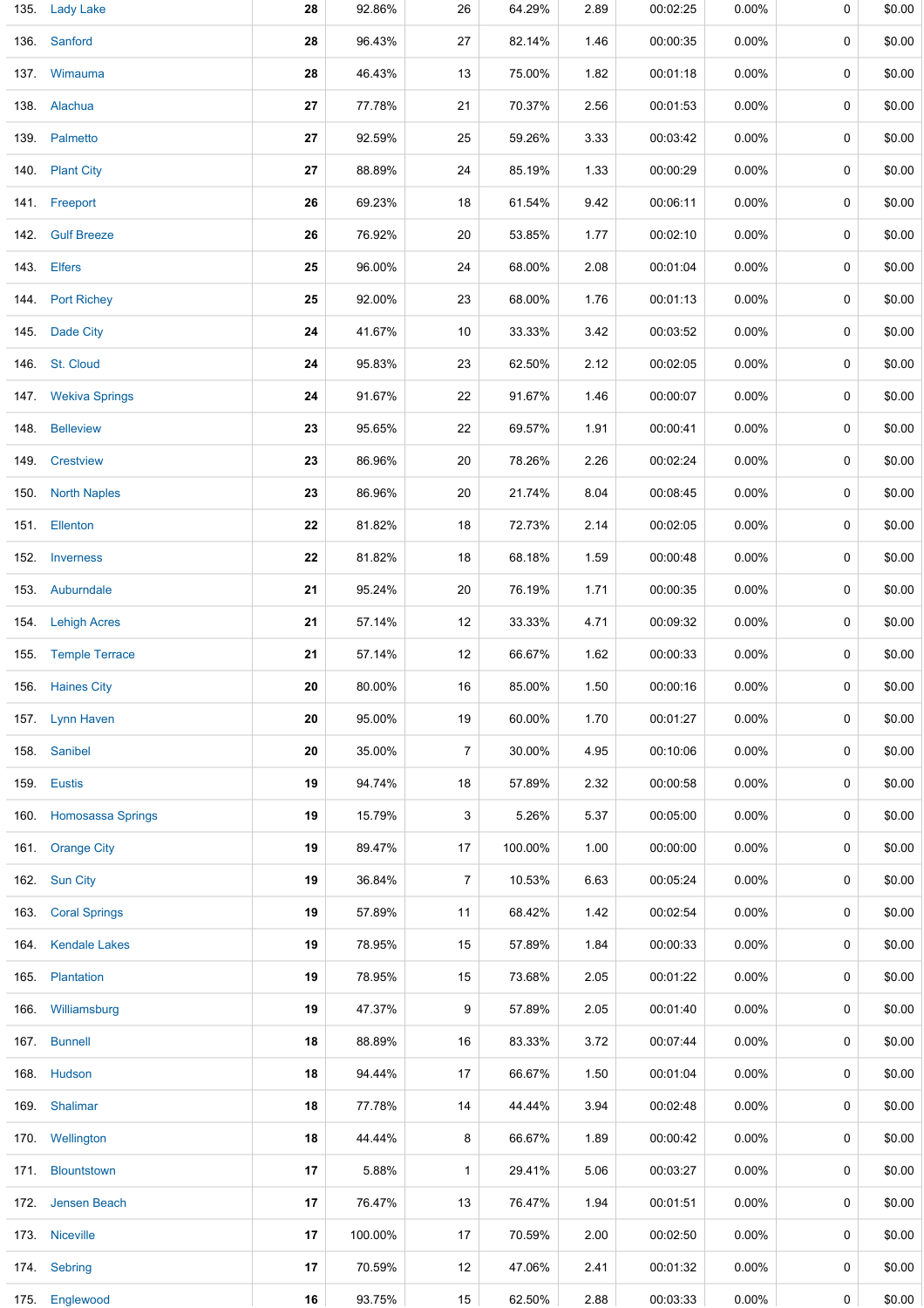|      | 176. Fernandina Beach   | 16 | 68.75%  | 11             | 75.00%  | 1.69  | 00:00:41 | 0.00%    | 0 | \$0.00 |
|------|-------------------------|----|---------|----------------|---------|-------|----------|----------|---|--------|
|      | 177. Palatka            | 16 | 93.75%  | 15             | 81.25%  | 1.25  | 00:00:07 | $0.00\%$ | 0 | \$0.00 |
|      | 178. Valrico            | 16 | 75.00%  | 12             | 62.50%  | 2.06  | 00:00:34 | $0.00\%$ | 0 | \$0.00 |
|      | 179. Miami Shores       | 16 | 56.25%  | 9              | 50.00%  | 4.12  | 00:07:10 | 0.00%    | 0 | \$0.00 |
|      | 180. The Hammocks       | 16 | 62.50%  | 10             | 50.00%  | 2.94  | 00:06:04 | 0.00%    | 0 | \$0.00 |
|      | 181 Union Park          | 16 | 87.50%  | 14             | 68.75%  | 1.94  | 00:02:12 | 0.00%    | 0 | \$0.00 |
|      | 182. Cocoa Beach        | 15 | 80.00%  | 12             | 86.67%  | 1.27  | 00:00:25 | 0.00%    | 0 | \$0.00 |
|      | 183. Eagle Lake         | 15 | 86.67%  | 13             | 73.33%  | 2.00  | 00:02:26 | 0.00%    | 0 | \$0.00 |
|      | 184. Middleburg         | 15 | 53.33%  | 8              | 73.33%  | 1.60  | 00:03:08 | 0.00%    | 0 | \$0.00 |
|      | 185. Navarre            | 15 | 93.33%  | 14             | 66.67%  | 2.07  | 00:02:21 | 0.00%    | 0 | \$0.00 |
|      | 186. Tavares            | 15 | 86.67%  | 13             | 73.33%  | 2.00  | 00:02:14 | $0.00\%$ | 0 | \$0.00 |
|      | 187 Valparaiso          | 15 | 93.33%  | 14             | 93.33%  | 1.13  | 00:00:19 | 0.00%    | 0 | \$0.00 |
|      | 188. Davie              | 15 | 86.67%  | 13             | 80.00%  | 1.40  | 00:00:07 | $0.00\%$ | 0 | \$0.00 |
|      | 189. Bartow             | 14 | 35.71%  | 5              | 42.86%  | 8.36  | 00:16:51 | $0.00\%$ | 0 | \$0.00 |
|      | 190. Cape Canaveral     | 14 | 78.57%  | 11             | 57.14%  | 2.57  | 00:03:41 | $0.00\%$ | 0 | \$0.00 |
|      | 191 Marco Island        | 14 | 85.71%  | 12             | 78.57%  | 2.07  | 00:01:20 | $0.00\%$ | 0 | \$0.00 |
|      | 192. Key Largo          | 13 | 84.62%  | 11             | 69.23%  | 3.77  | 00:01:08 | $0.00\%$ | 0 | \$0.00 |
|      | 193. Mary Esther        | 13 | 84.62%  | 11             | 84.62%  | 1.23  | 00:00:24 | 0.00%    | 0 | \$0.00 |
|      | 194. Mulberry           | 13 | 46.15%  | 6              | 23.08%  | 3.15  | 00:05:34 | $0.00\%$ | 0 | \$0.00 |
|      | 195. Palm Beach Gardens | 13 | 76.92%  | 10             | 76.92%  | 3.62  | 00:04:30 | 0.00%    | 0 | \$0.00 |
|      | 196. Tamiami            | 13 | 84.62%  | 11             | 61.54%  | 4.00  | 00:06:52 | 0.00%    | 0 | \$0.00 |
|      | 197. Crawfordville      | 12 | 58.33%  | $\overline{7}$ | 41.67%  | 12.42 | 00:16:25 | $0.00\%$ | 0 | \$0.00 |
|      | 198. Fort Myers Beach   | 12 | 33.33%  | 4              | 33.33%  | 4.00  | 00:05:38 | $0.00\%$ | 0 | \$0.00 |
|      | 199. Longboat Key       | 12 | 83.33%  | 10             | 66.67%  | 2.08  | 00:01:35 | $0.00\%$ | 0 | \$0.00 |
|      | 200. Port St. Joe       | 12 | 16.67%  | $\overline{c}$ | 50.00%  | 2.50  | 00:02:09 | $0.00\%$ | 0 | \$0.00 |
|      | 201. Tavernier          | 12 | 66.67%  | 8              | 41.67%  | 6.42  | 00:10:05 | $0.00\%$ | 0 | \$0.00 |
| 202. | <b>Margate</b>          | 12 | 83.33%  | 10             | 91.67%  | 1.25  | 00:01:33 | $0.00\%$ | 0 | \$0.00 |
|      | 203. The Meadows        | 12 | 100.00% | 12             | 58.33%  | 3.00  | 00:06:46 | $0.00\%$ | 0 | \$0.00 |
|      | 204. Eglin AFB          | 11 | 90.91%  | 10             | 72.73%  | 2.27  | 00:01:19 | 0.00%    | 0 | \$0.00 |
|      | 205. Nokomis            | 11 | 63.64%  | $\overline{7}$ | 100.00% | 1.00  | 00:00:00 | $0.00\%$ | 0 | \$0.00 |
|      | 206. Placida            | 11 | 100.00% | 11             | 72.73%  | 1.82  | 00:01:48 | $0.00\%$ | 0 | \$0.00 |
|      | 207. Doral              | 11 | 72.73%  | 8              | 90.91%  | 1.09  | 00:00:07 | $0.00\%$ | 0 | \$0.00 |
| 208. | <b>Miramar</b>          | 11 | 90.91%  | 10             | 90.91%  | 1.09  | 00:00:51 | 0.00%    | 0 | \$0.00 |
|      | 209. Palmetto Bay       | 11 | 18.18%  | $\overline{c}$ | 36.36%  | 2.91  | 00:02:32 | $0.00\%$ | 0 | \$0.00 |
|      | 210. Sunny Isles Beach  | 11 | 72.73%  | 8              | 54.55%  | 5.82  | 00:15:52 | $0.00\%$ | 0 | \$0.00 |
|      | 211. Town 'n' Country   | 11 | 63.64%  | $\overline{7}$ | 72.73%  | 2.55  | 00:05:32 | $0.00\%$ | 0 | \$0.00 |
|      | 212. DeBary             | 10 | 80.00%  | 8              | 50.00%  | 2.20  | 00:02:00 | $0.00\%$ | 0 | \$0.00 |
|      | 213. Perry              | 10 | 100.00% | 10             | 70.00%  | 2.40  | 00:01:29 | $0.00\%$ | 0 | \$0.00 |
|      | 214. Miami Springs      | 10 | 60.00%  | 6              | 60.00%  | 2.80  | 00:01:04 | $0.00\%$ | 0 | \$0.00 |
|      | 215. Brooksville        | 9  | 88.89%  | 8              | 66.67%  | 2.33  | 00:01:09 | $0.00\%$ | 0 | \$0.00 |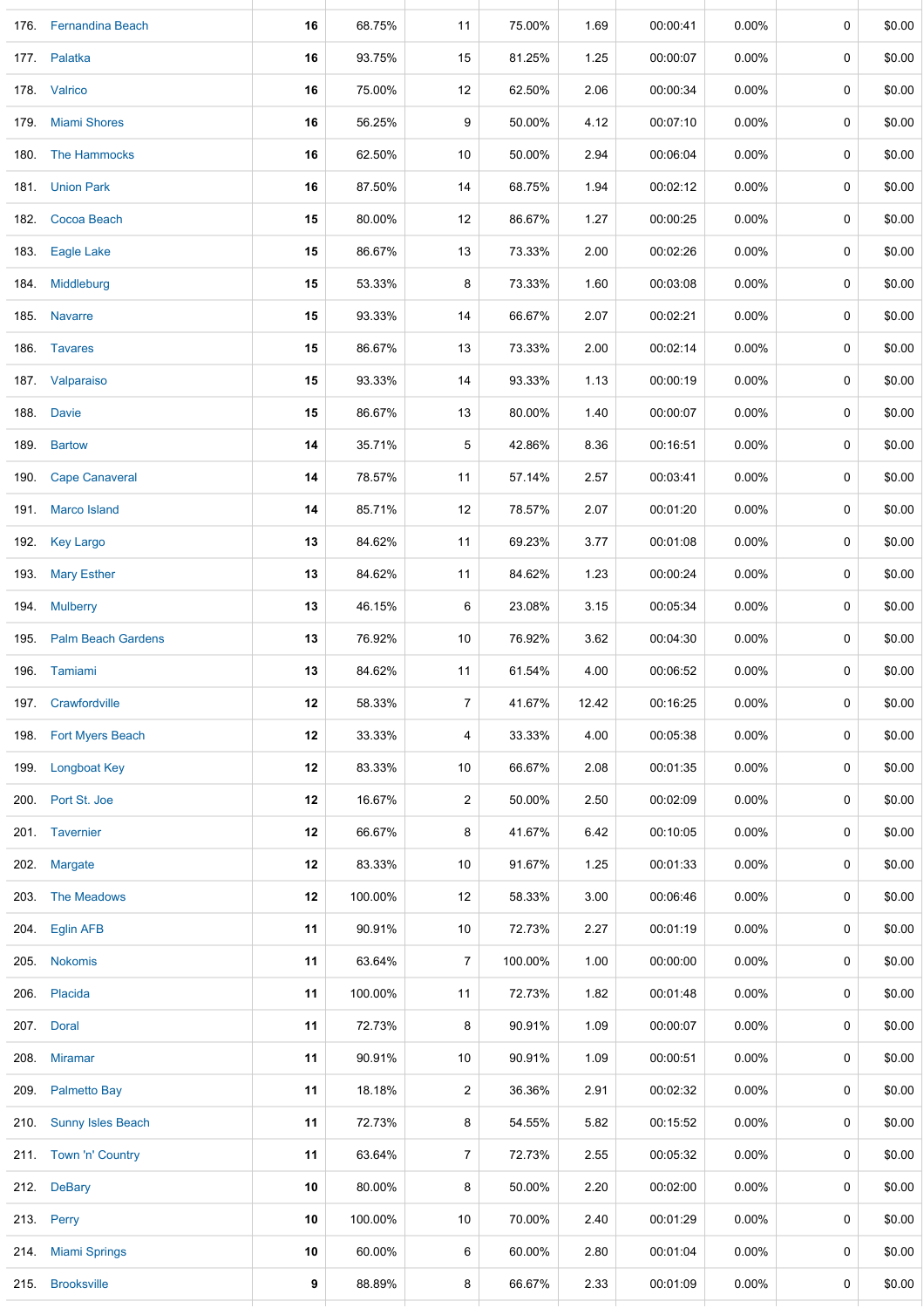| 216. | <b>Citrus</b>                      | 9              | 55.56%  | 5              | 66.67%   | 2.33  | 00:03:34 | 0.00%    | 0 | \$0.00 |
|------|------------------------------------|----------------|---------|----------------|----------|-------|----------|----------|---|--------|
| 217. | <b>Crystal River</b>               | 9              | 100.00% | 9              | 55.56%   | 2.56  | 00:01:27 | $0.00\%$ | 0 | \$0.00 |
|      | 218. Boca Del Mar                  | 9              | 100.00% | 9              | 44.44%   | 1.67  | 00:01:44 | $0.00\%$ | 0 | \$0.00 |
|      | 219. Four Corners                  | 9              | 88.89%  | 8              | 77.78%   | 1.67  | 00:04:28 | $0.00\%$ | 0 | \$0.00 |
|      | 220. Kendall West                  | 9              | 33.33%  | 3              | 55.56%   | 1.78  | 00:02:00 | $0.00\%$ | 0 | \$0.00 |
|      | 221. Keystone                      | 9              | 88.89%  | 8              | 88.89%   | 1.22  | 00:00:06 | $0.00\%$ | 0 | \$0.00 |
|      | 222. Miami Gardens                 | 9              | 66.67%  | 6              | 77.78%   | 1.89  | 00:00:38 | $0.00\%$ | 0 | \$0.00 |
| 223. | Cantonment                         | 8              | 87.50%  | $\overline{7}$ | 87.50%   | 1.25  | 00:00:06 | $0.00\%$ | 0 | \$0.00 |
| 224. | <b>Montverde</b>                   | 8              | 100.00% | 8              | 87.50%   | 1.12  | 00:00:03 | $0.00\%$ | 0 | \$0.00 |
| 225. | Quincy                             | 8              | 100.00% | 8              | 87.50%   | 1.12  | 00:00:01 | $0.00\%$ | 0 | \$0.00 |
|      | 226. Wauchula                      | 8              | 37.50%  | 3              | 25.00%   | 5.50  | 00:02:25 | $0.00\%$ | 0 | \$0.00 |
| 227. | Wildwood                           | 8              | 75.00%  | 6              | 75.00%   | 1.62  | 00:00:16 | $0.00\%$ | 0 | \$0.00 |
|      | 228. Aventura                      | 8              | 75.00%  | 6              | 50.00%   | 2.75  | 00:06:08 | $0.00\%$ | 0 | \$0.00 |
| 229. | <b>Coral Gables</b>                | 8              | 87.50%  | 7              | 75.00%   | 1.62  | 00:00:14 | $0.00\%$ | 0 | \$0.00 |
|      | 230. Sunrise                       | 8              | 100.00% | 8              | 100.00%  | 1.00  | 00:00:00 | 0.00%    | 0 | \$0.00 |
|      | 231. Candler                       | 7              | 71.43%  | 5              | 71.43%   | 1.57  | 00:01:24 | $0.00\%$ | 0 | \$0.00 |
| 232. | Homosassa                          | $\overline{7}$ | 71.43%  | 5              | 28.57%   | 3.29  | 00:04:27 | $0.00\%$ | 0 | \$0.00 |
| 233. | Macclenny                          | 7              | 100.00% | 7              | 71.43%   | 1.86  | 00:01:05 | $0.00\%$ | 0 | \$0.00 |
| 234. | <b>Miccosukee Land Cooperative</b> | 7              | 42.86%  | 3              | 28.57%   | 3.71  | 00:03:07 | $0.00\%$ | 0 | \$0.00 |
|      | 235. Hunters Creek                 | 7              | 71.43%  | 5              | 71.43%   | 3.14  | 00:01:12 | $0.00\%$ | 0 | \$0.00 |
| 236. | <b>Hurlburt Field</b>              | 6              | 66.67%  | 4              | 100.00%  | 1.00  | 00:00:00 | $0.00\%$ | 0 | \$0.00 |
|      | 237. Live Oak                      | 6              | 66.67%  | 4              | 83.33%   | 2.50  | 00:01:21 | $0.00\%$ | 0 | \$0.00 |
|      | 238. St. James City                | 6              | 33.33%  | $\overline{2}$ | 33.33%   | 4.17  | 00:01:27 | $0.00\%$ | 0 | \$0.00 |
| 239. | <b>Country Club</b>                | 6              | 100.00% | 6              | 100.00%  | 1.00  | 00:00:00 | $0.00\%$ | 0 | \$0.00 |
| 240. | <b>Cutler Bay</b>                  | 6              | 16.67%  | $\mathbf{1}$   | 66.67%   | 1.33  | 00:03:52 | $0.00\%$ | 0 | \$0.00 |
| 241. | <b>Oakland Park</b>                | 6              | 50.00%  | 3              | 50.00%   | 3.50  | 00:06:29 | $0.00\%$ | 0 | \$0.00 |
| 242. | Poinciana                          | 6              | 83.33%  | 5              | 83.33%   | 1.17  | 00:03:11 | $0.00\%$ | 0 | \$0.00 |
| 243. | <b>Rotonda West</b>                | 6              | 100.00% | 6              | 100.00%  | 1.00  | 00:00:00 | $0.00\%$ | 0 | \$0.00 |
| 244. | <b>Clearwater Beach</b>            | 5              | 20.00%  | $\mathbf{1}$   | 20.00%   | 15.40 | 00:05:16 | $0.00\%$ | 0 | \$0.00 |
| 245. | Immokalee                          | 5              | 100.00% | 5              | 80.00%   | 1.40  | 00:00:14 | $0.00\%$ | 0 | \$0.00 |
| 246. | <b>Indian Rocks Beach</b>          | 5              | 80.00%  | 4              | 80.00%   | 1.40  | 00:00:11 | 0.00%    | 0 | \$0.00 |
| 247. | <b>Keystone Heights</b>            | 5              | 80.00%  | 4              | $0.00\%$ | 8.00  | 00:10:58 | $0.00\%$ | 0 | \$0.00 |
|      | 248. Lake Wales                    | 5              | 100.00% | 5              | 60.00%   | 3.80  | 00:06:06 | $0.00\%$ | 0 | \$0.00 |
| 249. | Minneola                           | 5              | 80.00%  | 4              | 80.00%   | 1.80  | 00:00:18 | $0.00\%$ | 0 | \$0.00 |
| 250. | Okeechobee                         | 5              | 100.00% | 5              | 80.00%   | 1.20  | 00:00:06 | $0.00\%$ | 0 | \$0.00 |
|      | 251. Yulee                         | 5              | 80.00%  | 4              | 80.00%   | 4.00  | 00:03:35 | $0.00\%$ | 0 | \$0.00 |
| 252. | <b>Bellair-Meadowbrook Terrace</b> | 5              | 40.00%  | 2              | 80.00%   | 1.20  | 00:00:38 | $0.00\%$ | 0 | \$0.00 |
| 253. | <b>Gulf Gate Estates</b>           | 5              | 40.00%  | $\overline{2}$ | 60.00%   | 3.60  | 00:15:35 | $0.00\%$ | 0 | \$0.00 |
|      | 254. Lake Butler                   | 5              | 80.00%  | 4              | 80.00%   | 3.00  | 00:00:02 | 0.00%    | 0 | \$0.00 |
| 255. | <b>Pine Hills</b>                  | 5              | 100.00% | 5              | 100.00%  | 1.00  | 00:00:00 | $0.00\%$ | 0 | \$0.00 |
| 256. | <b>Belle Glade</b>                 | 4              | 75.00%  | 3              | 75.00%   | 1.75  | 00:00:30 | $0.00\%$ | 0 | \$0.00 |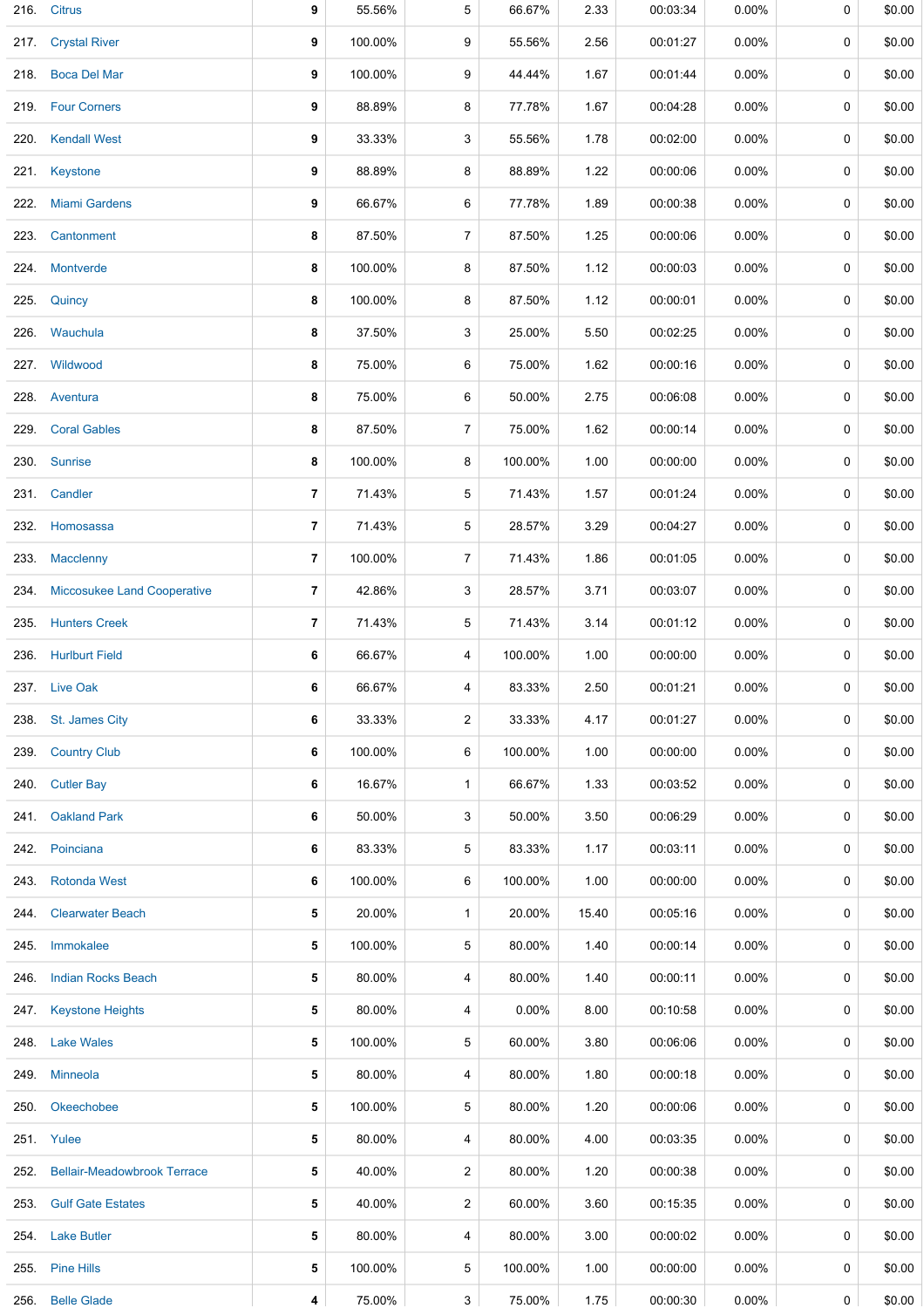|      | 257. Fruitland Park         | 4            | 50.00%  | 2                       | 50.00%   | 2.25  | 00:07:21 | 0.00%    | 0 | \$0.00 |
|------|-----------------------------|--------------|---------|-------------------------|----------|-------|----------|----------|---|--------|
|      | 258. Havana                 | 4            | 25.00%  | $\mathbf{1}$            | 25.00%   | 16.75 | 00:12:09 | $0.00\%$ | 0 | \$0.00 |
| 259. | Hernando                    | 4            | 100.00% | 4                       | 75.00%   | 1.25  | 00:00:29 | 0.00%    | 0 | \$0.00 |
|      | 260. Hobe Sound             | 4            | 75.00%  | 3                       | 75.00%   | 1.50  | 00:02:02 | 0.00%    | 0 | \$0.00 |
|      | 261. Marathon               | 4            | 50.00%  | 2                       | 25.00%   | 2.75  | 00:03:45 | 0.00%    | 0 | \$0.00 |
|      | 262. San Antonio            | 4            | 75.00%  | 3                       | 75.00%   | 1.25  | 00:00:09 | 0.00%    | 0 | \$0.00 |
|      | 263. Sorrento               | 4            | 100.00% | 4                       | 75.00%   | 1.25  | 00:00:05 | 0.00%    | 0 | \$0.00 |
|      | 264. Zellwood               | 4            | 100.00% | 4                       | 75.00%   | 3.50  | 00:04:44 | 0.00%    | 0 | \$0.00 |
|      | 265. Bal Harbour            | 4            | 75.00%  | 3                       | 50.00%   | 1.50  | 00:02:02 | 0.00%    | 0 | \$0.00 |
| 266. | <b>Coconut Creek</b>        | 4            | 100.00% | 4                       | 100.00%  | 1.00  | 00:00:00 | 0.00%    | 0 | \$0.00 |
|      | 267. Coral Terrace          | 4            | 50.00%  | 2                       | 50.00%   | 1.75  | 00:03:05 | 0.00%    | 0 | \$0.00 |
| 268. | <b>Cypress Lake</b>         | 4            | 75.00%  | 3                       | 50.00%   | 2.50  | 00:03:27 | 0.00%    | 0 | \$0.00 |
| 269. | <b>Doctor Phillips</b>      | 4            | 50.00%  | 2                       | 50.00%   | 3.00  | 00:02:10 | $0.00\%$ | 0 | \$0.00 |
| 270. | <b>Kings Point</b>          | 4            | 50.00%  | 2                       | 100.00%  | 1.00  | 00:00:00 | 0.00%    | 0 | \$0.00 |
|      | 271. Palm River-Clair Mel   | 4            | 100.00% | 4                       | 50.00%   | 2.50  | 00:01:15 | $0.00\%$ | 0 | \$0.00 |
| 272. | Princeton                   | 4            | 100.00% | 4                       | 50.00%   | 2.00  | 00:01:07 | 0.00%    | 0 | \$0.00 |
|      | 273. Sky Lake               | 4            | 50.00%  | 2                       | 75.00%   | 3.50  | 00:00:03 | 0.00%    | 0 | \$0.00 |
|      | 274. South Miami            | 4            | 75.00%  | 3                       | 50.00%   | 3.25  | 00:02:43 | 0.00%    | 0 | \$0.00 |
|      | 275. South Miami Heights    | 4            | 100.00% | 4                       | 100.00%  | 1.00  | 00:00:00 | 0.00%    | 0 | \$0.00 |
|      | 276. The Villages           | 4            | 75.00%  | 3                       | 50.00%   | 5.75  | 00:01:37 | 0.00%    | 0 | \$0.00 |
|      | 277. Trinity                | 4            | 100.00% | 4                       | 100.00%  | 1.00  | 00:00:00 | 0.00%    | 0 | \$0.00 |
|      | 278. University             | 4            | 75.00%  | 3                       | 75.00%   | 4.00  | 00:01:29 | $0.00\%$ | 0 | \$0.00 |
|      | 279. Anna Maria             | 3            | 66.67%  | $\overline{c}$          | 66.67%   | 11.67 | 00:04:25 | 0.00%    | 0 | \$0.00 |
|      | 280. Chipley                | 3            | 100.00% | 3                       | 66.67%   | 1.33  | 00:00:03 | 0.00%    | 0 | \$0.00 |
|      | 281. DeFuniak Springs       | 3            | 100.00% | 3                       | 66.67%   | 3.33  | 00:02:12 | 0.00%    | 0 | \$0.00 |
|      | 282. Hawthorne              | 3            | 100.00% | 3                       | 66.67%   | 1.33  | 00:00:09 | 0.00%    | 0 | \$0.00 |
| 283. | <b>Mexico Beach</b>         | 3            | 66.67%  | 2                       | 33.33%   | 21.67 | 00:07:04 | $0.00\%$ | 0 | \$0.00 |
|      | 284. Patrick AFB            | 3            | 66.67%  | 2                       | 33.33%   | 31.33 | 00:36:31 | $0.00\%$ | 0 | \$0.00 |
| 285. | Sunnyside                   | 3            | 66.67%  | 2                       | 0.00%    | 9.00  | 00:02:49 | 0.00%    | 0 | \$0.00 |
| 286. | Williston                   | 3            | 66.67%  | 2                       | 100.00%  | 1.00  | 00:00:00 | 0.00%    | 0 | \$0.00 |
| 287. | <b>Egypt Lake-Leto</b>      | 3            | 33.33%  | $\mathbf{1}$            | 100.00%  | 1.00  | 00:00:00 | 0.00%    | 0 | \$0.00 |
|      | 288. Hamptons at Boca Raton | 3            | 66.67%  | 2                       | 66.67%   | 1.33  | 00:00:02 | 0.00%    | 0 | \$0.00 |
| 289. | Interlachen                 | 3            | 66.67%  | 2                       | 100.00%  | 1.00  | 00:00:00 | 0.00%    | 0 | \$0.00 |
| 290. | <b>Jasmine Estates</b>      | 3            | 100.00% | 3                       | 0.00%    | 2.33  | 00:02:06 | 0.00%    | 0 | \$0.00 |
| 291. | <b>North Bay Village</b>    | 3            | 66.67%  | 2                       | 100.00%  | 1.00  | 00:00:00 | 0.00%    | 0 | \$0.00 |
|      | 292. North Sarasota         | 3            | 100.00% | 3                       | 100.00%  | 1.00  | 00:00:00 | 0.00%    | 0 | \$0.00 |
|      | 293. Arcadia                | 2            | 100.00% | 2                       | 50.00%   | 4.50  | 00:10:09 | 0.00%    | 0 | \$0.00 |
| 294. | <b>Big Pine Key</b>         | $\mathbf{2}$ | 100.00% | $\overline{\mathbf{c}}$ | 100.00%  | 1.00  | 00:00:00 | 0.00%    | 0 | \$0.00 |
| 295. | <b>Bushnell</b>             | 2            | 50.00%  | $\mathbf{1}$            | $0.00\%$ | 3.00  | 00:02:30 | $0.00\%$ | 0 | \$0.00 |
| 296. | Callahan                    | $\mathbf{2}$ | 100.00% | 2                       | 100.00%  | 1.00  | 00:00:00 | 0.00%    | 0 | \$0.00 |

256. Belle Glade **4** 75.00% 3 75.00% 1.75 00:00:30 0.00% 0 \$0.00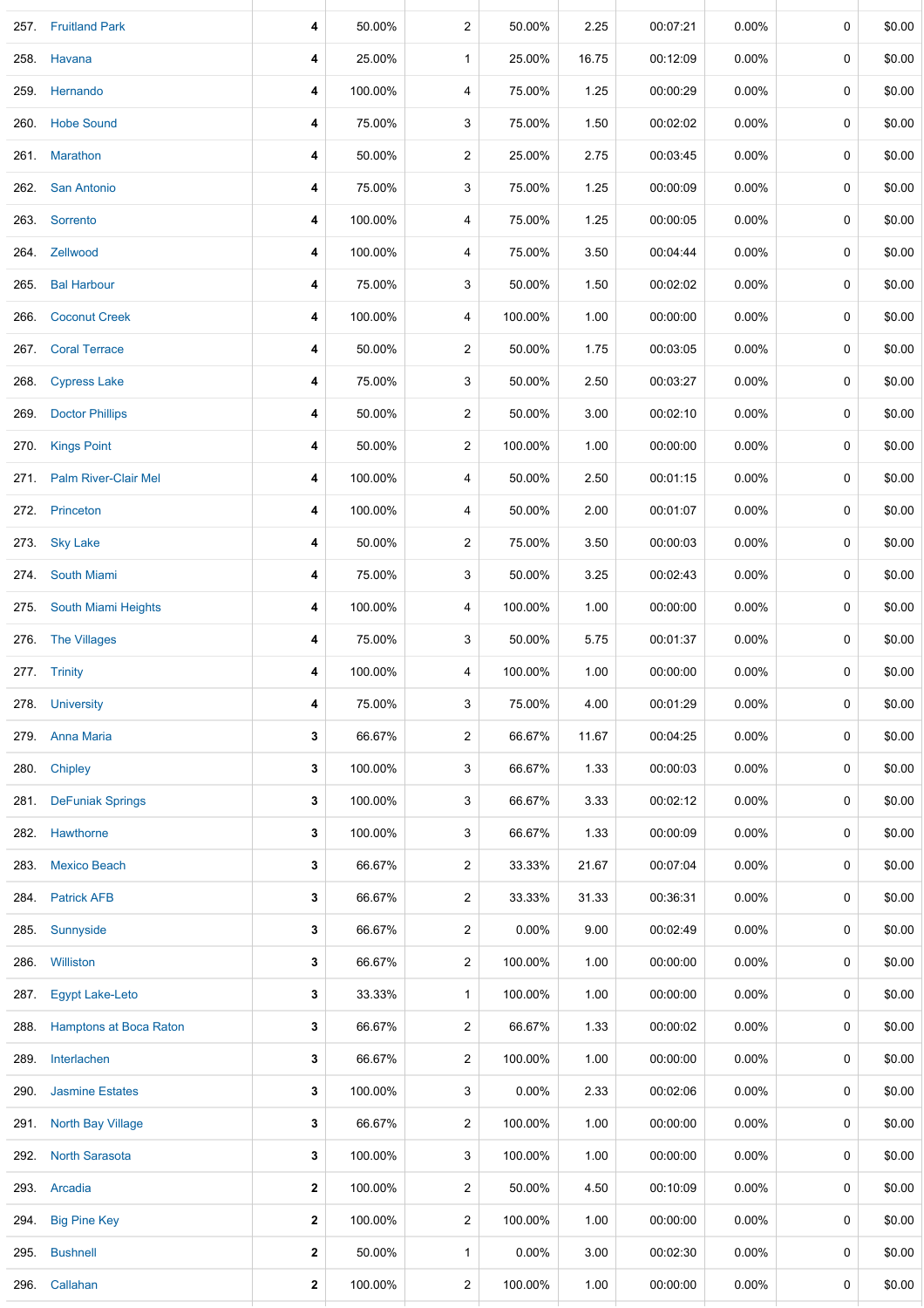| 297. | De Leon Springs        | $\mathbf{2}$ | 100.00%  | 2                       | 100.00%  | 1.00  | 00:00:00 | 0.00%    | 0           | \$0.00 |
|------|------------------------|--------------|----------|-------------------------|----------|-------|----------|----------|-------------|--------|
|      | 298. Dover             | $\mathbf{2}$ | 100.00%  | $\overline{2}$          | 100.00%  | 1.00  | 00:00:00 | $0.00\%$ | 0           | \$0.00 |
|      | 299. Graceville        | $\mathbf{2}$ | 100.00%  | $\overline{2}$          | 100.00%  | 1.00  | 00:00:00 | $0.00\%$ | 0           | \$0.00 |
|      | 300. Graham            | $\mathbf{2}$ | 100.00%  | 2                       | 100.00%  | 1.00  | 00:00:00 | $0.00\%$ | 0           | \$0.00 |
|      | 301. Groveland         | 2            | 100.00%  | 2                       | 50.00%   | 1.50  | 00:03:09 | $0.00\%$ | 0           | \$0.00 |
|      | 302. Marianna          | $\mathbf{2}$ | 100.00%  | $\overline{2}$          | 100.00%  | 1.00  | 00:00:00 | $0.00\%$ | 0           | \$0.00 |
|      | 303 Myakka City        | 2            | 100.00%  | 2                       | 100.00%  | 1.00  | 00:00:00 | $0.00\%$ | 0           | \$0.00 |
|      | 304. Polk City         | $\mathbf{2}$ | 100.00%  | $\overline{2}$          | 100.00%  | 1.00  | 00:00:00 | $0.00\%$ | 0           | \$0.00 |
| 305. | <b>Reddick</b>         | $\mathbf{2}$ | 50.00%   | $\mathbf{1}$            | 50.00%   | 12.50 | 00:14:40 | $0.00\%$ | 0           | \$0.00 |
| 306. | <b>Bithlo</b>          | $\mathbf{2}$ | 100.00%  | 2                       | 100.00%  | 1.00  | 00:00:00 | $0.00\%$ | 0           | \$0.00 |
|      | 307. Cheval            | $\mathbf{2}$ | 50.00%   | $\mathbf{1}$            | 50.00%   | 2.00  | 00:00:19 | $0.00\%$ | 0           | \$0.00 |
| 308. | <b>Citrus Park</b>     | $\mathbf{2}$ | 100.00%  | 2                       | 100.00%  | 1.00  | 00:00:00 | $0.00\%$ | $\mathbf 0$ | \$0.00 |
| 309. | <b>Cypress Gardens</b> | 2            | 100.00%  | 2                       | 100.00%  | 1.00  | 00:00:00 | $0.00\%$ | 0           | \$0.00 |
| 310. | Fountainebleau         | $\mathbf{2}$ | 100.00%  | 2                       | 100.00%  | 1.00  | 00:00:00 | $0.00\%$ | 0           | \$0.00 |
|      | 311. Fruitville        | $\mathbf{2}$ | 50.00%   | $\mathbf{1}$            | 100.00%  | 1.00  | 00:00:00 | $0.00\%$ | 0           | \$0.00 |
|      | 312. Ives Estates      | $\mathbf{2}$ | 100.00%  | 2                       | 100.00%  | 1.00  | 00:00:00 | $0.00\%$ | 0           | \$0.00 |
| 313. | <b>Madeira Beach</b>   | $\mathbf{2}$ | 50.00%   | $\mathbf{1}$            | 50.00%   | 1.50  | 00:04:43 | $0.00\%$ | 0           | \$0.00 |
|      | 314. Meadow Woods      | $\mathbf{2}$ | 100.00%  | 2                       | 100.00%  | 1.00  | 00:00:00 | $0.00\%$ | 0           | \$0.00 |
|      | 315. Miami Lakes       | $\mathbf{2}$ | 100.00%  | 2                       | 100.00%  | 1.00  | 00:00:00 | $0.00\%$ | 0           | \$0.00 |
| 316. | <b>Mission Bay</b>     | $\mathbf{2}$ | 50.00%   | $\mathbf{1}$            | $0.00\%$ | 3.50  | 00:08:01 | $0.00\%$ | 0           | \$0.00 |
| 317. | <b>Palm Springs</b>    | $\mathbf{2}$ | 50.00%   | $\mathbf{1}$            | 50.00%   | 2.00  | 00:10:28 | $0.00\%$ | 0           | \$0.00 |
|      | 318 Palm Valley        | $\mathbf{2}$ | 100.00%  | 2                       | 100.00%  | 1.00  | 00:00:00 | $0.00\%$ | 0           | \$0.00 |
|      | 319. Parkland          | $\mathbf{2}$ | 0.00%    | 0                       | 50.00%   | 2.00  | 00:00:09 | $0.00\%$ | 0           | \$0.00 |
| 320. | <b>Richmond West</b>   | 2            | 100.00%  | 2                       | 100.00%  | 1.00  | 00:00:00 | $0.00\%$ | 0           | \$0.00 |
| 321. | <b>Ruskin</b>          | 2            | 100.00%  | 2                       | 100.00%  | 1.00  | 00:00:00 | $0.00\%$ | 0           | \$0.00 |
| 322. | <b>South Venice</b>    | $\mathbf{2}$ | 50.00%   | $\mathbf{1}$            | 50.00%   | 4.50  | 00:10:27 | $0.00\%$ | 0           | \$0.00 |
| 323. | St. Augustine Beach    | 2            | 100.00%  | $\overline{\mathbf{c}}$ | 100.00%  | 1.00  | 00:00:00 | $0.00\%$ | 0           | \$0.00 |
|      | 324. Sugarmill Woods   | $\mathbf{2}$ | 100.00%  | 2                       | 50.00%   | 2.00  | 00:00:21 | $0.00\%$ | 0           | \$0.00 |
|      | 325. Tamarac           | 2            | 100.00%  | 2                       | 100.00%  | 1.00  | 00:00:00 | $0.00\%$ | 0           | \$0.00 |
| 326. | <b>University Park</b> | $\mathbf{2}$ | 100.00%  | 2                       | 100.00%  | 1.00  | 00:00:00 | $0.00\%$ | 0           | \$0.00 |
|      | 327. Bonifay           | 1            | 100.00%  | $\mathbf{1}$            | 100.00%  | 1.00  | 00:00:00 | $0.00\%$ | 0           | \$0.00 |
| 328. | Chattahoochee          | 1            | $0.00\%$ | 0                       | 100.00%  | 1.00  | 00:00:00 | $0.00\%$ | 0           | \$0.00 |
|      | 329. Clewiston         | 1            | 100.00%  | $\mathbf{1}$            | 100.00%  | 1.00  | 00:00:00 | $0.00\%$ | 0           | \$0.00 |
| 330. | <b>Crystal Beach</b>   | 1            | 100.00%  | $\mathbf{1}$            | $0.00\%$ | 3.00  | 00:09:26 | $0.00\%$ | 0           | \$0.00 |
|      | 331. Frostproof        | 1            | 100.00%  | $\mathbf{1}$            | 100.00%  | 1.00  | 00:00:00 | 0.00%    | 0           | \$0.00 |
| 332. | Geneva                 | 1            | 100.00%  | $\mathbf{1}$            | $0.00\%$ | 3.00  | 00:01:58 | $0.00\%$ | 0           | \$0.00 |
|      | 333. Grant             | 1            | 100.00%  | $\mathbf{1}$            | 100.00%  | 1.00  | 00:00:00 | $0.00\%$ | 0           | \$0.00 |
|      | 334. Lake Helen        | 1            | 100.00%  | $\mathbf{1}$            | 100.00%  | 1.00  | 00:00:00 | $0.00\%$ | 0           | \$0.00 |
|      | 335. Lake Placid       | 1            | 100.00%  | $\mathbf{1}$            | 100.00%  | 1.00  | 00:00:00 | $0.00\%$ | 0           | \$0.00 |
|      | 336. Madison           | 1            | 100.00%  | $\mathbf{1}$            | $0.00\%$ | 3.00  | 00:00:34 | $0.00\%$ | 0           | \$0.00 |
|      | 337. McDavid           | $\mathbf{1}$ | 100.00%  | $\mathbf{1}$            | 100.00%  | 1.00  | 00:00:00 | $0.00\%$ | 0           | \$0.00 |